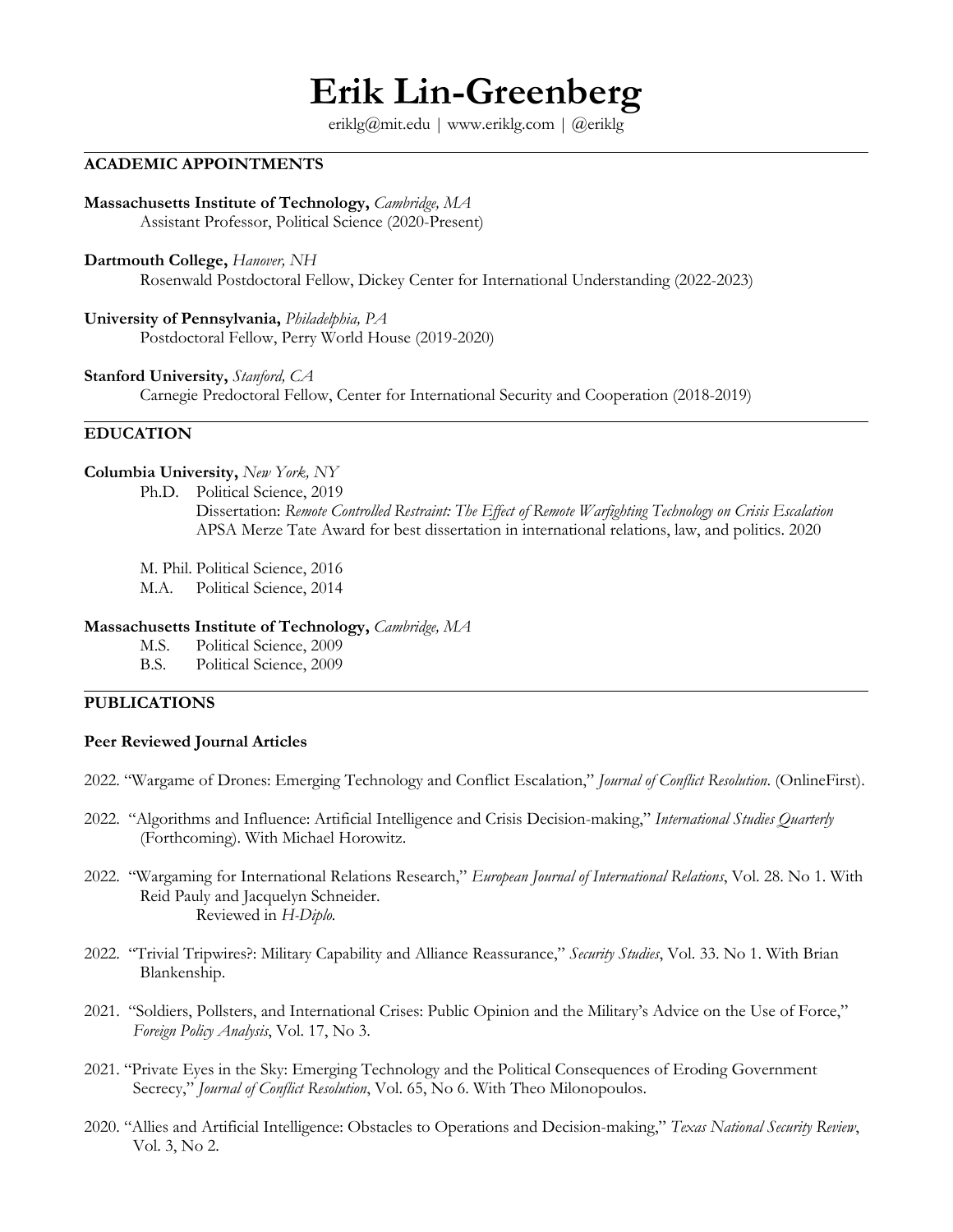- 2019. "Backing Up, Not Backing Down: Mitigating Audience Costs Through Policy Substitution," *Journal of Peace Research*, Vol. 56, No 4.
- 2019. "Non-Citizen Soldiers: Explaining Foreign Recruitment by Modern State Militaries," *Security Studies*, Vol. 28, No 2. With Kolby Hanson.
- 2018. "Non-Traditional Security Dilemmas: Can Military Operations Other Than War Intensify Security Competition in Asia?," *Asian Security*, Vol. 14, No. 3.
- 2011. "Air Power in Peace Operations: Reexamined," *International Peacekeeping*, Vol. 18, No. 4.
- 2010. "Dragon Boats: Assessing China's Participation in Horn of Africa Anti-Piracy Operations," *Defense and Security Analysis*, Vol. 26, No. 2.
- 2007. "Offensive Airpower with Chinese Characteristics: Development, Capabilities, and Intentions," *Air and Space Power Journal*, Vol. 21, No. 3. [Reprinted in Chinese, Portuguese, and Spanish.]

#### **Other Peer Reviewed Writing**

2021. "Wrestling with Killer Robots: The Benefits and Challenges of Military AI Use," *MIT Case Studies in Social and Ethical Responsibilities of Computing*.

#### **Policy Writing and Commentary (Selected)**

- 2022. "Boots on the Ground, Eyes in the Sky: How Commercial Satellites are Upending Conflict," *Foreign Affairs* (Online), 30 May. With Theo Milonopoulos.
- 2021. "Private Eyes in the Sky: How Commercial Satellites are Transforming Intelligence," *Foreign Affairs* (Online), 23 September. With Theo Milonopoulos.
- 2021. "Commercial Satellites—not U.S. intelligence—Revealed China's Missile Program," Monkey Cage, *The Washington Post* (Online), 3 August. With Theo Milonopoulos.
- 2020. "Integrating Emerging Technology in Multinational Military Operations," *Texas National Security Review*, 3 June.
- 2019. "Trump is Playing Iran's Game of Drones," *Foreign Policy* (Online), 20 June.
- 2019. "Game of Drones: What Experimental Wargames Reveal About Drones and Escalation," *War on the Rocks*, 10 January.
- 2018. "Rethinking Reassurance," *Political Violence @ A Glance*, 13 November. With Brian Blankenship.
- 2018. "Why Washington's New Drone Export Policy is Good for National Security," *War on the Rocks*, 24 April.
- 2017. "How Trump Can Back Up from North Korea Comments," *Political Violence @ A Glance*, 11 August.
- 2016. "So China Seized a U.S. Drone Submarine? Welcome to the Future of International Conflict," Monkey Cage, *The Washington Post* (Online), 23 December.
- 2016. "New Declaration on UAV Exports Unlikely to Reduce Drone Proliferation," *Lawfare*, 20 November.
- 2015. "Turkey Shot Down a Russian Bomber: What Does Escalation Look Like?," *War on the Rocks*, 25 November.
- 2014. "Top Gun With Chinese Characteristics: Time to Clip the Wings of China's Mavericks," *The National Interest* (Online), 4 September.
- 2014. "Fraught Search for MH370 May Harden Regional Rivalries," *South China Morning Post*, 21 March.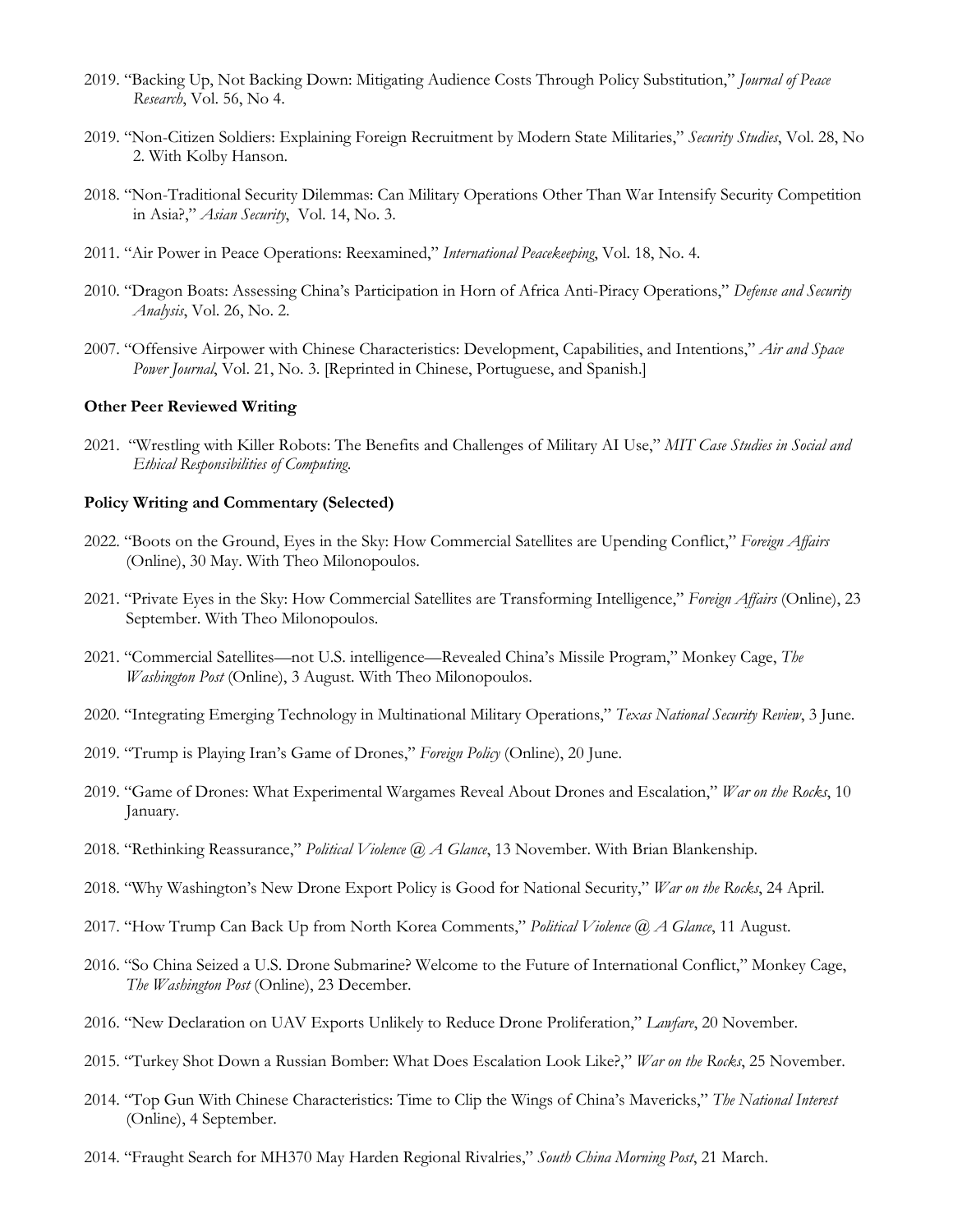# **Work in Progress**

# *Book Manuscript*

*Remote Controlled Warfare: Drones and Modern Conflict* (in progress)

# *Working Papers*

"Is a Picture Worth 280 Characters?: Contextually Realistic Graphics vs. Plain Text in Survey Experiments." With Benjamin Harris (Under Review)\*

"Evaluating Escalation: Conceptualizing Escalation in an Era of Emerging Military Technologies" (Under Review).

"Cheap Tweets?: Crisis Signaling in the Age of Twitter." With Benjamin Harris (June 2022)\*

\* *Indicates graduate student coauthor*

# **INVITED/CONFERENCE PRESENTATIONS**

APSA Annual Conference: 2017, 2018, 2019, 2020, 2021, 2022 ISA Annual Conference: 2017, 2018, 2019, 2021, 2022

- 2022 Hoover Institution, Stanford University Highline Arts Project U.S. Department of State U.S. Army War College
- 2021 University of Oslo Georgetown University Oxford University, Changing Character of War Center Harvard Kennedy School Georgia Institute of Technology Georgetown University Wargaming Seminar MIT Lincoln Laboratory
- 2020 George Washington University U.S. Air Force Academy Cato Institute Lawrence Livermore National Laboratory Norwegian Foreign Ministry
- 2019 ISA ISSS-IS Conference Northeast Political Science Association Conference Massachusetts Institute of Technology Bard College Georgia Institute of Technology Stanford University University of Pennsylvania Headquarters, US Air Forces Europe
- 2018 American University George Mason University Texas A&M University Cato Institute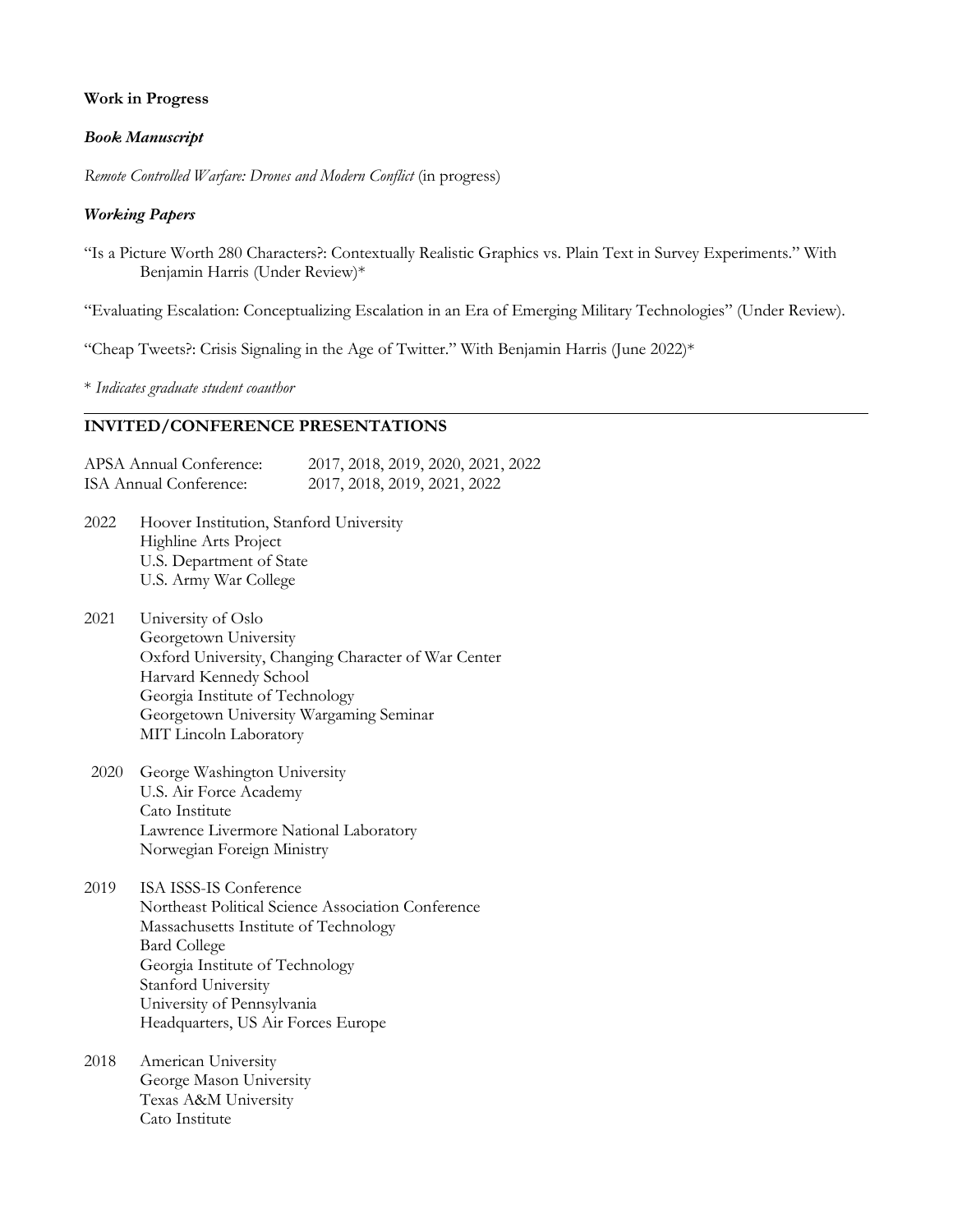# **GRANTS, AWARDS, AND FELLOWSHIPS**

#### *External*

- 2022-23 Fellow, Dickey Center, Dartmouth College
- 2021 International Strategy Forum Fellow, Schmidt Futures
- 2020- Adjunct Fellow, Center for a New American Security
- 2020 APSA Merze Tate Award for best dissertation in international relations, law, and politics
- 2019-20 Postdoctoral Fellowship, Perry World House, University of Pennsylvania
- 2018-19 Predoctoral Fellowship, Center for International Security and Cooperation, Stanford University
- 2018 Morris Abrams Award in International Relations (\$6,000)
- 2018 Predoctoral Fellowship, Institute for Security & Conflict Studies, George Washington University (Declined)
- 2017 Horowitz Foundation for Social Policy Grant and Irving Louis Horowitz Award (\$12,500)
- 2017 Eisenhower Roberts Graduate Fellowship (\$10,000)
- 2017 Smith Richardson Foundation Word Politics and Statecraft Fellowship (\$7,500)
- 2016 Tobin Project Graduate Student Fellowship (\$1,000)

#### *Internal*

- 2019 Columbia Experimental Laboratory in the Social Sciences Seed Grant, with Theo Milonopoulos (\$1,000)
- 2016 Harriman Institute PepsiCo Summer Travel Grant (\$2,200)
- 2016 Columbia University Department of Political Science Dissertation Development Grant (\$2,500)
- 2016 School of International and Public Affairs Cordier Fellowship (Declined)
- 2013-17Columbia University Dean's/Teaching Fellow

# **TEACHING**

Causes of War: Theory and Method (Graduate) The Politics of Emerging Military Technology (Graduate) Emerging Technology and International Security (Undergraduate) U.S. National Security Policy (Undergraduate)

#### **FIELDWORK**

Fieldwork: Israel (2016, 2018), Estonia (2016), Germany (2016), UK (2016) Archival Research: LBJ Library (2017), Air Force Historical Research Agency (2014, 2017), Nixon Library (2018)

# **PROFESSIONAL EXPERIENCE**

#### **United States Air Force**

*Intelligence Officer & Political-Military Affairs Strategist. Reserve (2013-Present). Active Duty (2009-2013), Rank: Major*

# **The Joint Staff. Strategy, Plans and Policy Directorate (J5) Washington, DC**

*Political-Military Planner/Individual Mobilization Augmentee (IMA) to Americas Division Chief December 2019-Present* Supports development of strategy and policies for the employment of the joint force.

# **The Joint Staff. Operations Directorate (J32) Washington, DC**

*Intelligence, Surveillance, and Reconnaissance (ISR) Operations Officer. July 2018-December 2019* Supported global force management initiatives and analyzed emerging capabilities.

**The Team Officer in Charge 1997 The Second 2018** *June* 2016-June 2018 Led a six-member operations team.

**64th Intelligence Squadron Wright-Patterson AFB, OH**